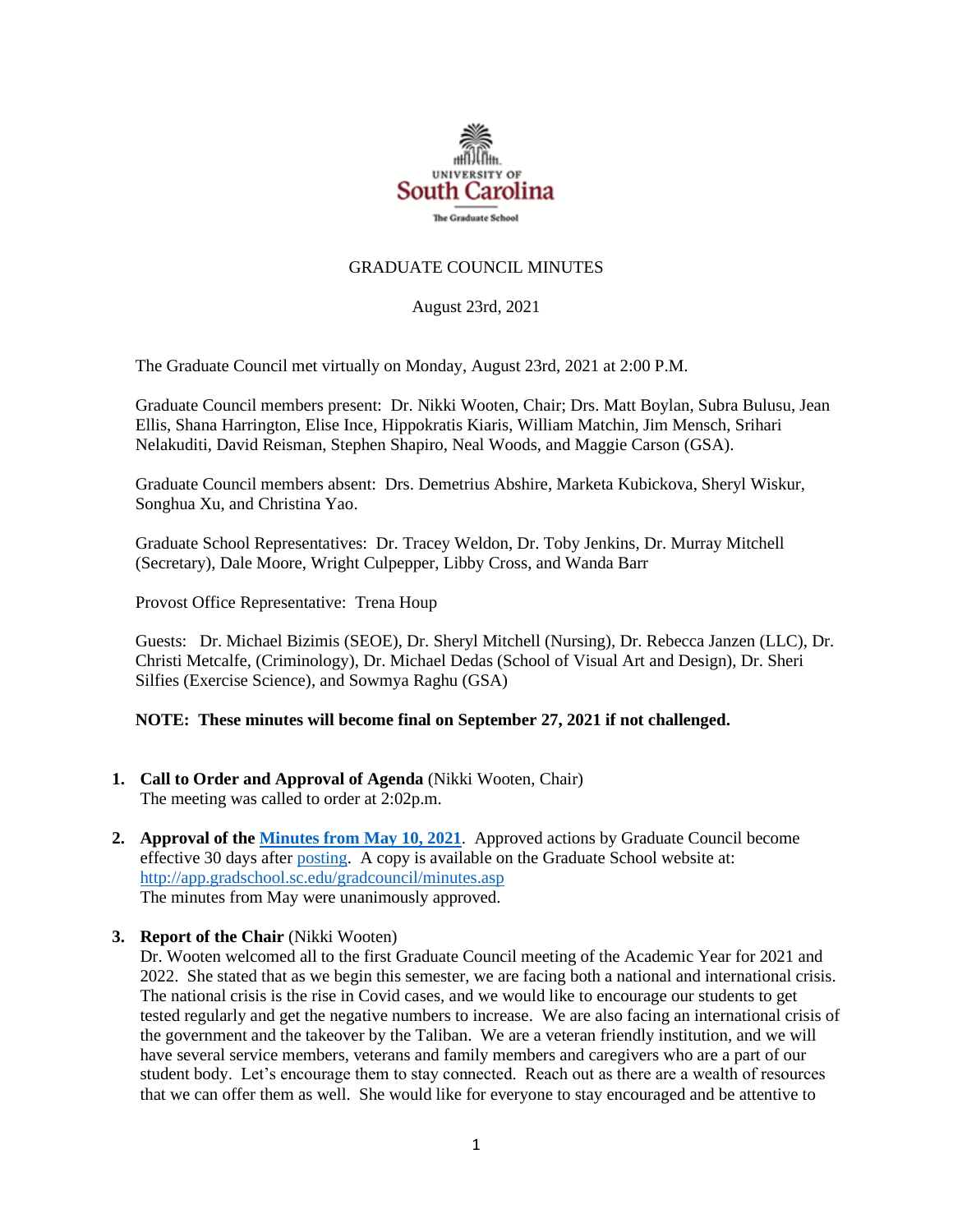our national and international crisis which will probably be ongoing and enduring not only through the fall semester, but perhaps even for the spring semester as well.

## **4. Report of the Interim Dean of the Graduate School** (Tracey Weldon)

Dr. Weldon introduced herself to the new Council members that she hadn't had the opportunity to meet yet. She talked about some of the following transitions that took place in the Graduate School:

- Ed Lilly, Program Coordinator, who handled the Darla Moore School of Business and the College of Information and Communications, retired in May and we welcomed Ally (McHale) Tully as his replacement.
- Angelina Sylvain, Data Analyst, is serving as the Special Assistant to the Provost and Vice Dean of the Graduate School. She is now located in Close-Hipp on the 4<sup>th</sup> Floor. She has been working very diligently to create some dashboards that we can use to sort and track our progress with regard to the strategic plan. She is thinking about ways in which she might be able to work with the individual colleges and departments in some instances to collect some data that might be useful for recruiting purposes. She is also thinking about ways in which her office might be able to support the kind of information that we gather to track how we're doing with regard to campus climate. We are excited to have her on board.
- Toby Jenkins, Interim Associate Dean for Diversity, Equity, and Inclusion will hold this position until January 2022 and possibly beyond. She has had an opportunity to become acclimated to the position and has lots of exciting plans for the coming year that she will share with you.
- Kesha Clavon, Senior Diversity Recruiter, comes with years of experience in the area of diversity recruiting and is our newest addition to the Graduate School. She is in the process of becoming acclimated to the position. You or someone in your college will be hearing from her very soon. She will be working very closely with Toby Jenkins and Wright Culpepper, who will continue to function as a recruiter for the Graduate School.

Dr. Weldon continued with a bit of information about student support and student services. We are now able to offer full health insurance subsidies for all PhD full time students and graduate assistants effective this fall. We have had a few bumps in the road here and there with students or graduate directors who had questions about the process. We are taking those on a case-by-case basis--with the exception of one or two additional wrinkles. We are in a good place now and excited to be able to offer that benefit. Thanks to the support of Central administration and some strategic funds that were sent our way as the support of the academic units who will take on a larger portion of that subsidy starting next year.

We were able to pull off a virtual fall orientation. Wright Culpepper took the lead on that effort. The Graduate Student Association requested it, and we were able to pull that orientation together in a short amount of time. Dr. Weldon thought that it went well and was well received. There were approximately 180 participants on a three hour call on August  $20<sup>th</sup>$ .

Looking ahead with student services, we have secured some space on the  $2<sup>nd</sup>$  Floor of Close-Hipp to house various student service representatives starting with Matt Klopfenstein who has been hired in the Fellowships office and the new Career Services graduate student representative should be hired by the end of the month or early September. We have reached out to a couple of other student service offices to see if they might be interested in placing a representative in that space. The idea is to make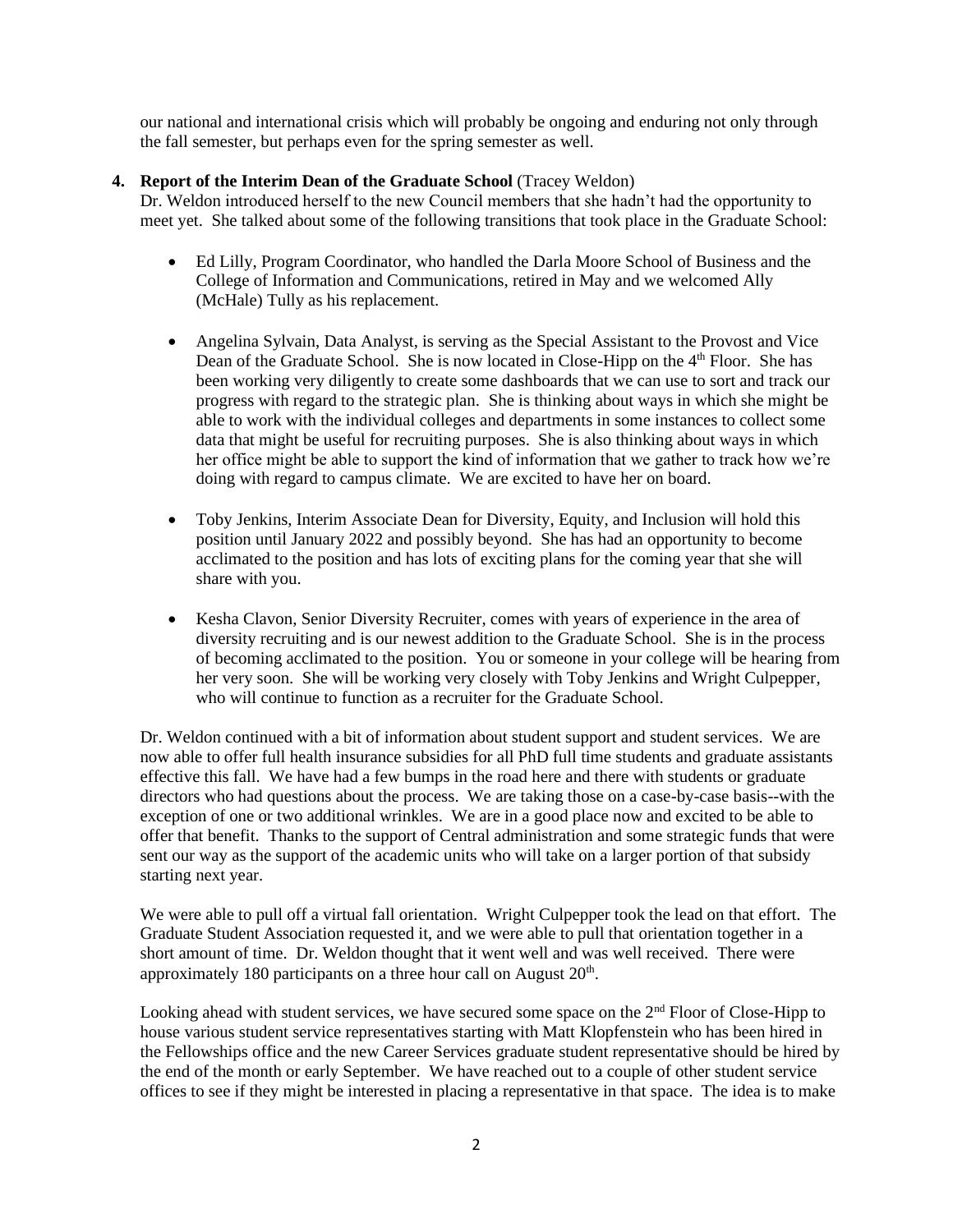graduate student services more visible, accessible, and give them a gathering space to access those kinds of services more readily. We are excited to have this space in Room 204, Close-Hipp. We will probably have a soft launch this fall and then hope to be fully operational in the spring. Wright will share more information with you about the partnership with Founders Credit Union that will offer financial literacy workshops for all graduate students, and faculty, and staff.

Thanks to the support of some additional strategic funds, we were able to increase the size of the Grace Jordan McFadden Professors Program students' cohort to include 30 students and increase their stipends to \$10,000. This amount now makes them comparable to the Presidential Fellows. We will be able to use some of the financial resources to enhance their experiences and offer them a stronger cohort experience.

There should be an announcement coming soon about a partnership with the local historically black colleges and universities (HBCUs)--in particular: Claflin University, South Carolina State University, and Benedict College. She has been in contact with the officials about offering full financial support in the  $4 + 1$  programs to those students who graduate from those institutions and enroll in our graduate programs. This is going to be a strong recruiting incentive for Kesha Clavon to use in her recruitment efforts.

As mentioned in the Spring, we will be officially announcing sometime this Fall that we are working with EOP and the office of Diversity, Equity, and Inclusion on requiring a graduate student diversity module that is now required of all undergraduate students. We will extend that to graduate students starting in Spring 2022. The requirement won't kick in until next Fall to give them a year to get socialized around that.

Dr. Weldon is still working with Dr. Mitchell in making sure that the Graduate Director's Handbook is updated with current policies and procedures. We hope to get that into the graduate director's hands sometime soon. We are also looking at the possibility of creating a graduate student handbook that would supplement whatever is happening or whatever they are being provided in their academic units. She hopes this will help them to be familiar with the various policies and procedures that they will have to navigate to successfully matriculate through the graduate programs.

## **5. Report of the Secretary of the Graduate Council** (Murray Mitchell)

Dr. Mitchell welcomed everyone back to Academic Year 2021-2022.

He reminded everyone that the meeting was being recorded and their continued participation implied consent to be included for that recording. He also reminded everyone to please mute their microphone unless they were commenting or had a question.

Dr. Mitchell provided three business items for the Council's consideration:

- We have a nomination for vice chair—Dr. Stephen Shapiro. The floor is open for any additional nominations. [There were no further nominations] A vote is required to affirm this nomination. This nomination was unanimously approved.
- Dr. Carmen Maye has had to step away from her role on Graduate Council. Dr. Demetrius Abshire from Nursing has been nominated to finish that term. A vote is required to affirm this nomination. This nomination was unanimously approved.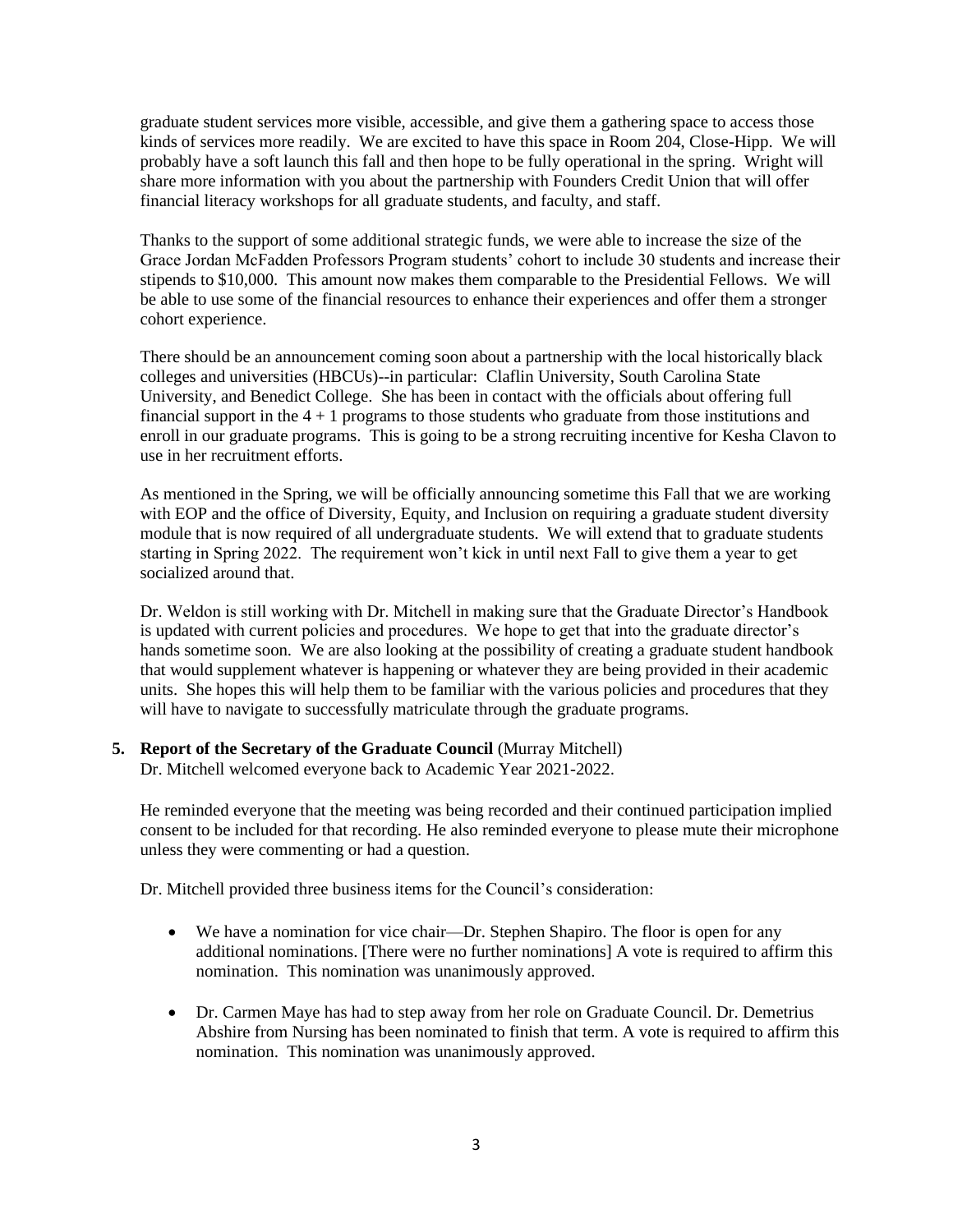- There are committees in need of chairs (must be Graduate Council Members) and membership (may be graduate faculty; not necessarily on Graduate Council). Any interested parties, please contact him. Most pressing:
	- o Science, Math and Related Professional Programs
	- o Humanities, Social Sciences, Education, and Related Professional Programs.
- We are also in need of membership for:
	- o Academic Policy and Practices
	- o Fellowships and Scholarships
	- o Grievances, Appeals, and Petitions.
- **6. Report of the Interim Associate Dean for Diversity, Equity, and Inclusion, and Associate Director, Grace Jordan McFadden Professors Program** (Toby Jenkins) Dr. Jenkins gave highlights on the following programs that will be focus on three DEI Priorities: Inclusion and Belonging in Graduate Life, Inclusive Excellence and Diversity Recruiting. Some of the new initiatives that they're unrolling this year is under student engagement initiatives.
	- A program called Campus Conversations will be an afternoon tea with the Dean will take place in the Fall and Spring. This will provide an opportunity for student leaders in graduate affinity groups and GSA to engage with the Dean on both kinds of cultural education experience and a community conversation discussing graduate life here at the UofSC and giving us some insight and ongoing understanding of good news and good things that are happening for graduate students and their ongoing needs and their ideas for improving the graduate experience here. We will have those conversations and encouraging students to get involved with graduate affinity groups to participate in that conversate. Basically, we are playing double duty in supporting our graduate student organizations and trying to get more students involved. We will continue with the Graduate Student Appreciation Week in the Spring. There will be a week of activities for the graduate students as usual. The only thing different this year is that she will try to convene a planning team or planning committee to include graduate students in the shaping of that week.
	- Under diversity education programs, she will continue the Faculty Lounge at the UofSC that she started originally in the College of Education bur will be moving it to the Graduate School. This was a part of her courses from last year. This year this program focuses on racism in higher education. Last year, we focused on anti-blackness in education where we looked at the Asian, Asian American Pacific Islander communities and issues of racism as in a phobia directed towards this community. In the fall, they will have as their guest Dr. Sam Museus. He is a professor at the University of San Diego and the Director of the National Institute for Transformation and Equity. He is going to be talking about Humanizing Scholarly Resistance: Solidarity in Social Justice Advocacy. Following in the Spring, we will have Dr. Erika Lee. She is a professor at the University of Minnesota and the Director of the Immigration History Research Center. Her talk will be on the New Xenophobia and the Role of the Public Scholar Today.
	- The Faculty Lounge Conversations are Zoom webinars, but they are focused on a research article by the guests. I will circulate this research article. It is for graduate students, faculty, staff, and anyone else interested in wrestling with these topics.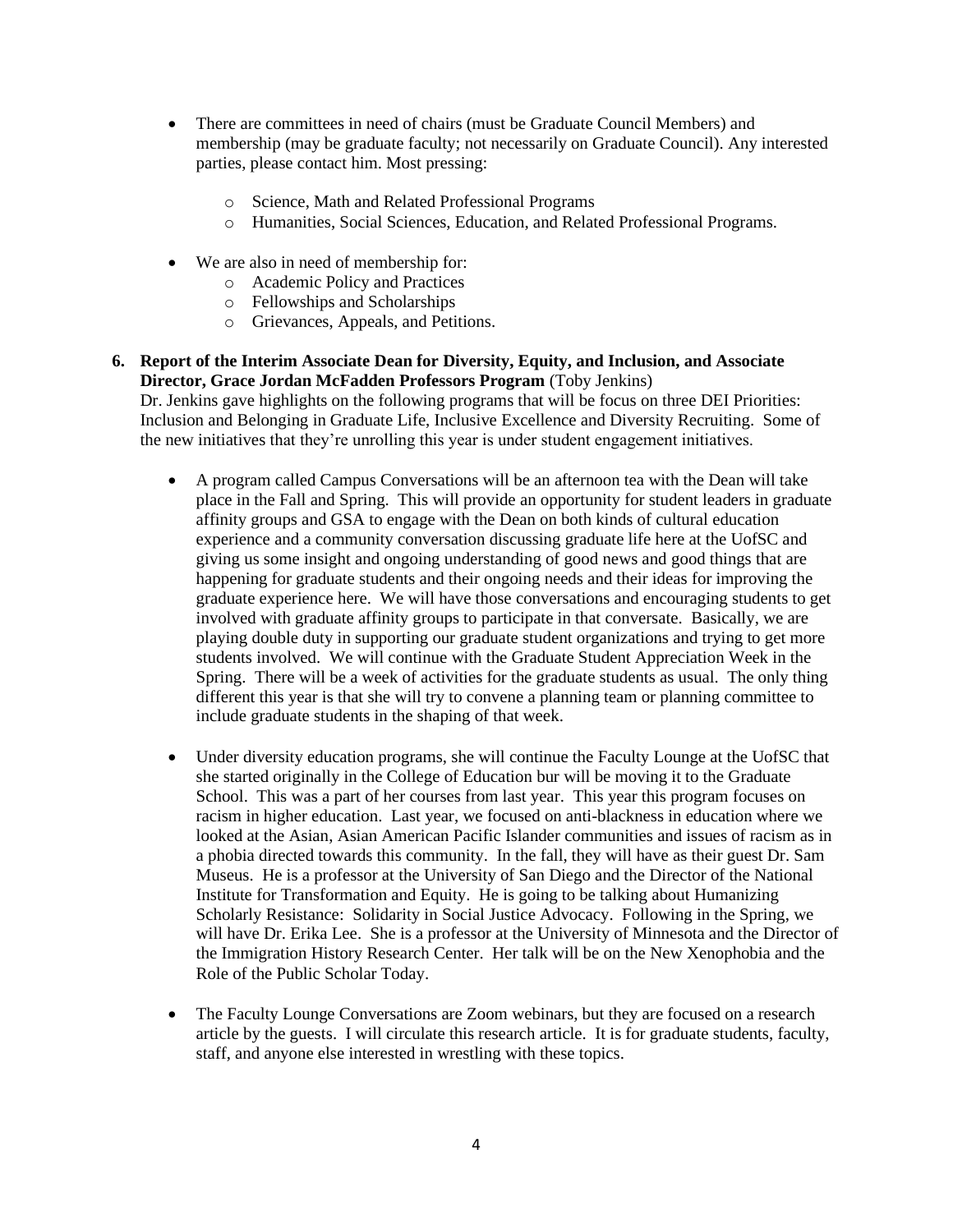- A new series set that we are starting this semester in partnership with the Center for Innovation in Higher Education is a podcast series called The Grad Cohort. Those will be conversations about justice, equity, and inclusion. These conversations are developed and hosted by graduate students. Each semester a graduate course will take on the podcast and the students in that course will record a series of episodes related to their course theme or course topic. All episodes will be graduate students in conversation with each other about relevant issues of justice, equity, and inclusion. This semester, the theme and focus is the woke educator looking at anti-blackness in higher education and the students will be students from one of my courses from last year in the Higher Education Program, Diversity in Higher Education course. The Master's students in the program will be featured in a podcast series this year. This fall semester and the spring semester will have a new course and a new theme. She is excited to launch this as an audio series.
- In the Spring, we will be at creating a Graduate Inclusive Leadership Symposium. It is unlike a research symposium, our University Research Day, or the Disciplinary Conferences that students will participate in throughout the year in their disciplines. These will all be focused on broad leadership issues. We are hoping to have this as a face-to-face event in the Spring. Under Inclusive Excellence, we will have a series of Graduate Faculty initiatives. These programs are really directed towards the faculty who teach in the Graduate School and continued professional development for our faculty. We will start a program called DEI Talks in February, and that will be a video meeting or webinar series that will engage our graduate faculty and wrestle with broader concepts that we do have some urgency to change. This one will look at graduate admissions and rethinking longstanding practices and cultural norms around graduate admissions. Dr. Julie Posselt will lead the conversation. She is an Associate Professor at the University of Southern California.
- We are working on developing our website to make that into a space that has resources available for graduate faculty who are interested in transforming their practices and looking for resources. We will try to offer links to resources in addition to what our Center for Teaching Excellence might provide. Please be on the look out for a note when the Graduate School's website is updated. We will co-sponsor the Carter G. Woodson Distinguished Lecture Series. We are going to hopefully do a few co-sponsorships with colleges across campus and try to partner with the colleges where our students are housed. This initiative is part of an Equity and Justice Symposium that the College of Education is hosting. We will specifically partner under the Carter G. Woodson Distinguished Lecture Series that will happen as a keynote in that symposium. More to come from the College of Education on that initiative. We will also have some inclusive excellence initiatives for graduate students. The Carter D. Woodson Distinguished Lecture Series will serve both students and faculty.
- The final priority is diversity recruiting. As Dean Weldon mentioned, we are very excited to add Kesha Clavon, Senior Diversity Recruiter, as we expand our traditional recruiting efforts. We are now able to cover more ground now with the traditional fairs and HBCU partnerships that was shared earlier. University visit days and summer research experiences and changing how we present at leadership conferences and recruiting conferences. We are trying to go beyond hosting tables and the traditional recruiting by doing some presentations about graduate school and preparing for graduate school that can engage students in different ways. We will be looking for a variety of new things with educative recruiting focused on diversity recruitment.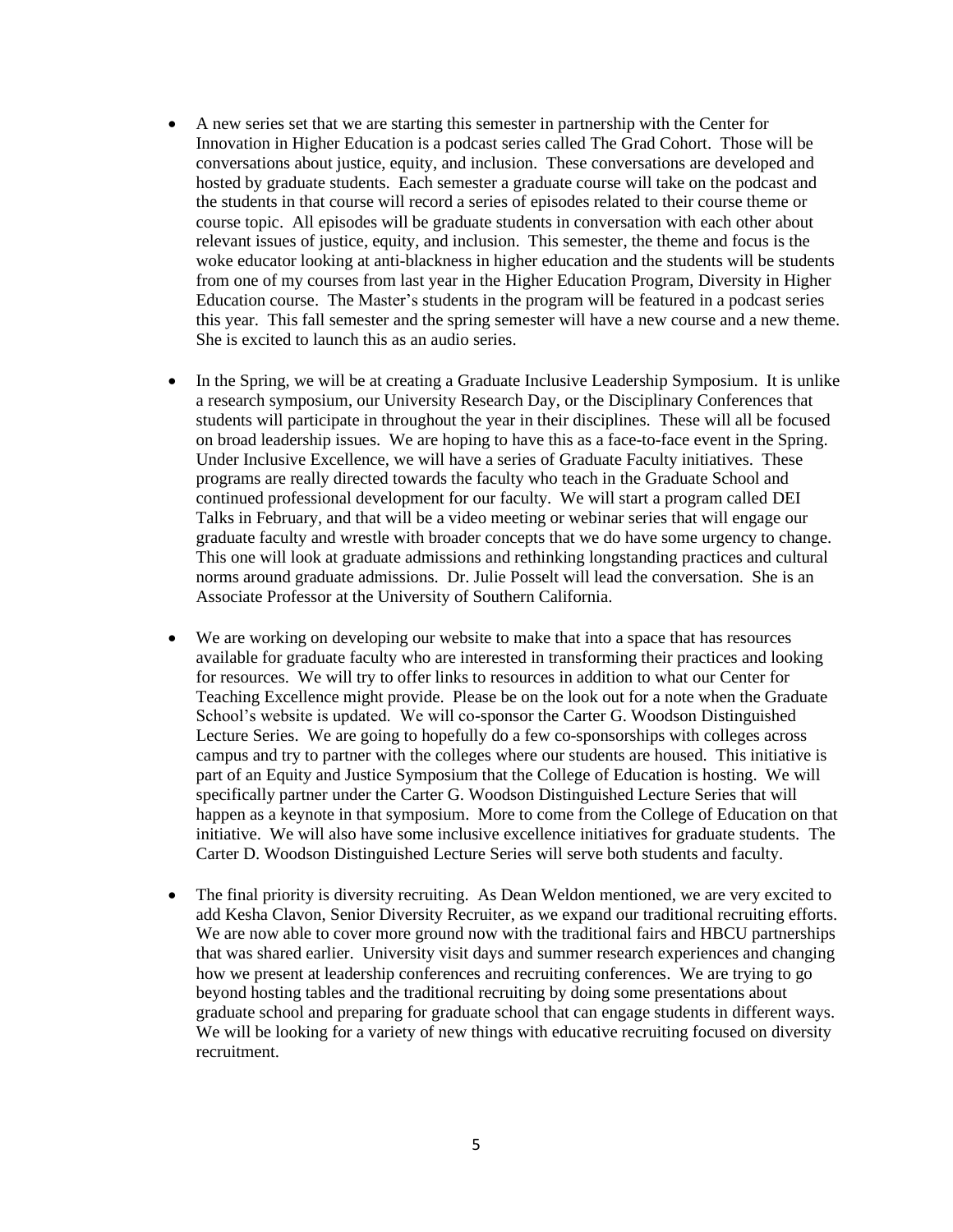## **7. Report on Professional Development** (Wright Culpepper)

Wright thanked everyone who played a role in the graduate student orientation that took place on Friday, August  $20<sup>th</sup>$ . It was very successful, and they expect that it is going to have a must bigger reach. It was recorded and will be ready for distribution very soon to all graduate students, to the graduate director listserv, and to the program administrator list serv as well. It will be time stamped for various topics; so, students can locate topics that pertain to them.

We have partnered with Founders Federal Credit Union. Every first Friday of each month, Founders will send a certified financial counselor to campus to speak to our graduate students about topics relative to financial literacy. This Friday, September  $3<sup>rd</sup>$ , they will come and talk about financial basics, banking, saving, checking, etc. In later sessions throughout the semester and the academic year, they will also talk about investing, preparing for retirement, and benefits. They will spend a session talking about taxes, credit, and identity theft, different things that all of us need to know about but not traditional to the Graduate School experience, and somethings that graduate students don't necessarily get educated on while they are in Graduate School. As of right now, all opportunities are planned to be held in person in the Russell House but can pivot to a virtual format if necessary. We will monitor how things go on campus in terms of the pandemic. He will be sending out registration links this week to get students on board.

We have a robust schedule in place for the rest of the semester. A list of other topics will be sent out very soon. Our topics are not just focusing strictly on professional development but trying to hit on topics that approach our students in a holistic manner as evidenced by our partnership with Founders Federal Credit Union. We are also trying to do things relative to health and wellness communication, career development and we will be working hand in hand with national fellowships and scholar programs in the Career Center as they bring their new hires on board.

For those of you who are newly appointed graduate directors or new to the Graduate Council, we do allow programs to purchase application fee waivers. If you have students or initiatives that you want to employ in terms of recruitment going forward in this next application cycle, please reach out to Libby Cross, Director of Operations, or to him if you are interested in paying those \$50 fee waivers upfront. If you have students that you want to issue them out to, Libby or he can talk with you about strategies that may be helpful and how you can go about purchasing those.

#### **8. Report of the Graduate Student Association** (Maggie Carson)

Maggie introduced herself and the other executive officers of GSA for this year:

Sowmya Raghu, President Kyle Radtke, Vice President Maggie Carson, Graduate Council Representative

GSA also took part in the graduate student orientation that occurred on August  $20<sup>th</sup>$  and presented on the following topics:

- Overview of GSA
- GSA Executive Agenda 2021-2022
- Advocacy Efforts
- Programming Efforts
- 2021-2022 President's Cabinet Openings
- Get Involved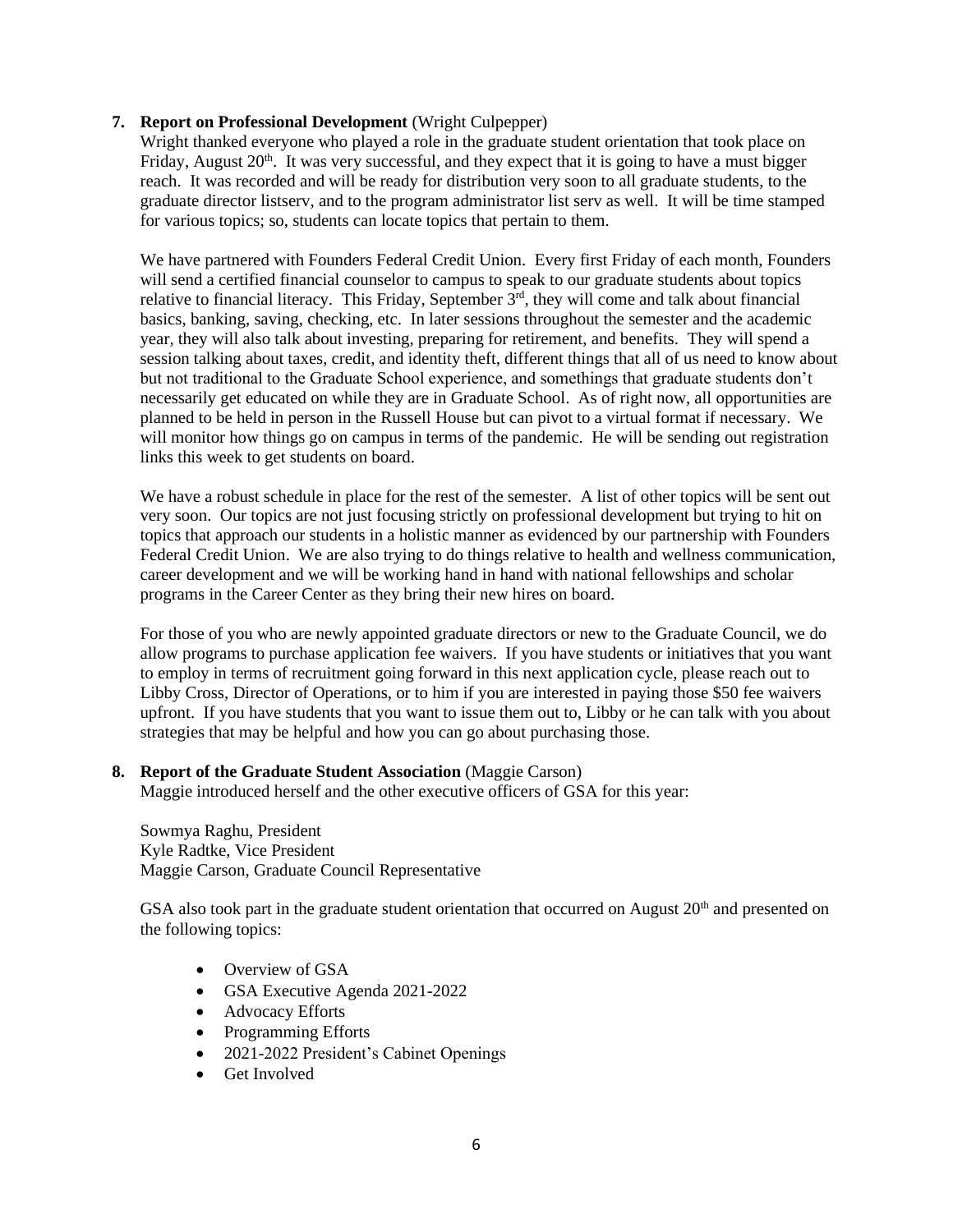Maggie mentioned that GSA's year end report, which is the summary of the activities of that they did last year, will be coming out within the next few weeks. She will get it to the members of Graduate Council, and she will post it on the GSA website. She is the liaison between GSA and Graduate Council and will be letting the Council know what they are doing and informing them of any concerns that the graduate students may have.

**9. Report of the Academic Policy and Practices Committee** (Stephen Shapiro) No report.

## **10. Report of the 500/600 Level Courses** (Murray Mitchell)

This report is presented to Council for informational purposes only; no action is necessary.

**500/600 Courses for August 23, 2021 Grad Council** (CCP = Course Change Proposal; NCP=New Course Proposal) None at this time.

#### **11. Associate Graduate Faculty Nominations** (Murray Mitchell)

| Name:    | <b>Robert Dunn</b> (PhD)                     |
|----------|----------------------------------------------|
| Program: | School of the Earth, Ocean, and Environment  |
| Term:    | Summer 2021 - Summer 2027                    |
| Name:    | Kristen Hogan (PhD)                          |
| Program: | Department of Biological Sciences            |
| Term:    | Summer 2021 - Summer 2027                    |
| Name:    | <b>Eilea Knotts (PhD)</b>                    |
| Program: | Department of Biological Sciences            |
| Term:    | Summer 2021 – Summer 2027                    |
| Name:    | Elina Levina (PhD)                           |
| Program: | Department of Biological Sciences            |
| Term:    | Summer 2021 – Summer 2027                    |
| Name:    | <b>Charles A. Schumpert (PhD)</b>            |
| Program: | Department of Biological Sciences            |
| Term:    | Summer 2021 – Summer 2027                    |
| Name:    | <b>William Strosnider (PhD)</b>              |
| Program: | Department of the Earth, Ocean & Environment |
| Term:    | Summer 2021 – Summer 2027                    |
| Name:    | <b>Amanda P. Zeigler (PhD)</b>               |
| Program: | Department of Biological Sciences            |
| Term:    | Summer 2021 – Summer 2027                    |

*These nominations were unanimously approved by Graduate Council.*